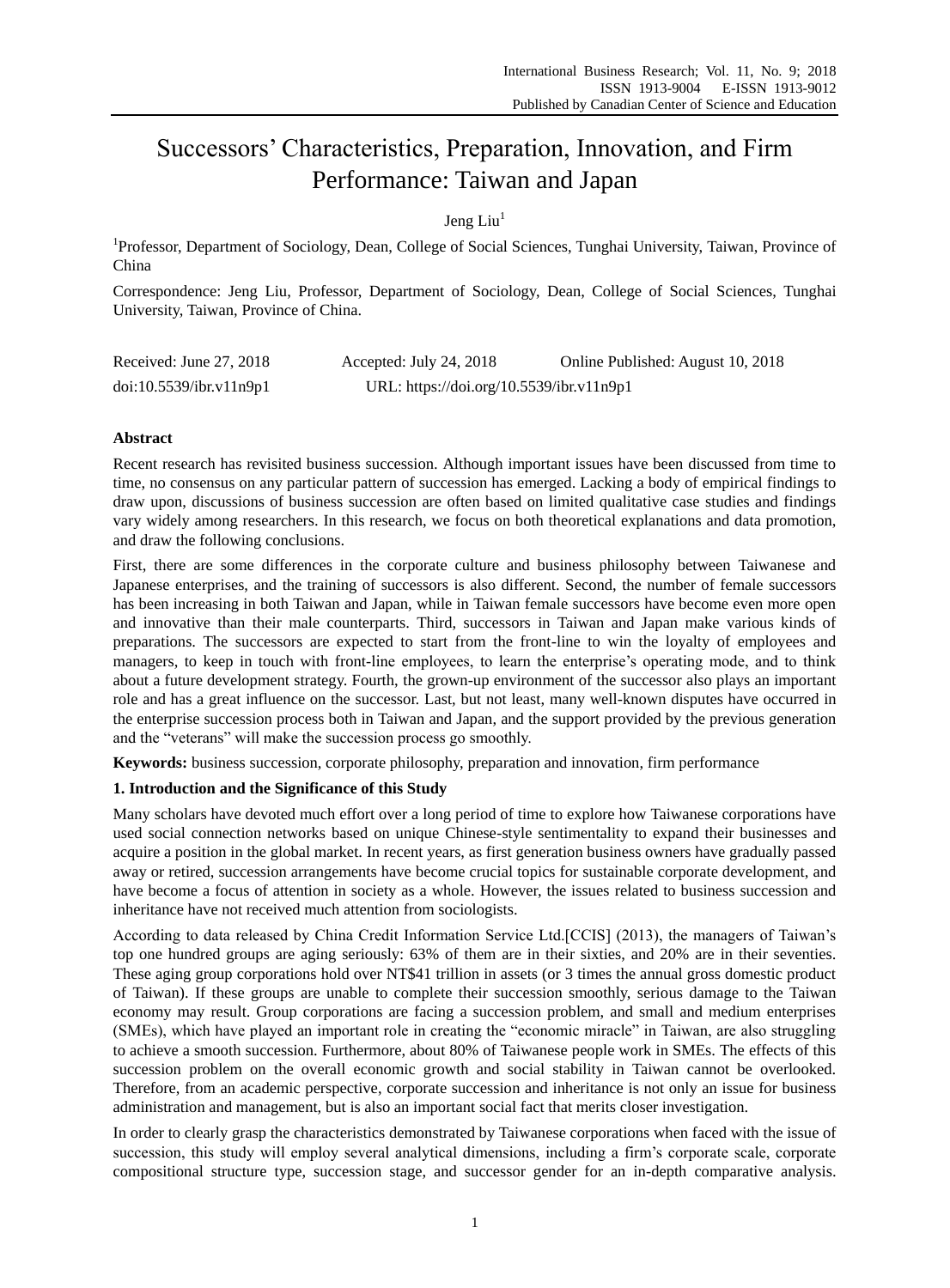Another focus is the succession pattern of family businesses and non-family businesses. Compared to succession at non-family businesses, whether family businesses can smoothly complete the work of succession and inheritance involves many non-organizational management dimensions, including the attitudes and views of the founders and their successors of different generations, resource distribution and transfer to family members, possible emotions and conflicts of interest, and the joint governance and balance of power between a successor and older employees and professional managers. This goes beyond what can be explained by successor training plans that focus on professional managers and, as a result, has elicited a great deal of curiosity and discussion from scholars. For instance, Benson's (1984) discussion of family business succession has become an important reference, and many other Western scholars have analyzed the topic of succession in family businesses (Birley, 1986; Donckel & Frohlich, 1991; Handler, 1994).

While contemporary studies of corporate operations tend to stress "manager capitalism" with a separation of management rights and ownership rights, in the Chinese world, family businesses are still the mainstream among corporations (Lee, 2007; Wang & Wen, 2011). According to statistics compiled by Tsai (2013), more than 70% of Taiwanese corporations are family businesses, which on average have been established for around 30 years, and the average age of business owners is 59.6 years; meaning that the time for succession and corporate transformation is imminent. Current Taiwanese studies on the issue of business succession also tend to focus on family businesses (Wu & Lien, 2012).

Furthermore, 34% of Taiwanese family businesses have already experienced the first instance of succession. Many corporations are preparing to enter the third- or even fourth-generation succession stage, and they will face different succession procedures and difficulties. Therefore, it is necessary to focus on the differences in succession models at different succession stages, for this will help us better understand the features and forms of Taiwanese business succession. There has already been a certain level of research in the West in this regard, and this topic has become increasingly popular in recent years (Behn et al., 2006; Chua et al., 1999; 2003; Donckels & Frohlich, 1991; Memili et al., 2011; Zahra et al., 2004). Therefore, this study will include both family businesses and non-family businesses, in the hope that a comparison between the two can help us establish an overall understanding of business succession models. As a result, we may be able to better understand organizational changes in the transition to systematic governance by Taiwanese corporations, particularly in terms of talent training, and, in turn, develop a localized theory related to Taiwanese business succession.

In short, we attempt to answer the following questions in this study: (1) How do corporations choose successors? What did the successors do to prepare for their positions? (2) Which support networks and resources will help corporate successors ensure a smooth transition? (3) Have there been any changes and what role are women playing in regard to positions of power in business succession? (4) What are the relationships among successors' characteristics, innovation, and firm performance? (5) For the issues mentioned above, are there any similarities and differences between Taiwanese and Japanese firms?

To clarify the above issues is both important and meaningful. In so doing, we will achieve a better understanding of successors' characteristics, preparation, the succession process, a firm's innovation, and performance. In the following sections of this paper, I first introduce the theoretical background and provide a literature review. I then describe the data and empirically estimate the effects of key variables on business succession. Given these efforts, I believe that this study will contribute to the accumulation of academic knowledge and policy development in this field.

#### **2. Theoretical Background and Literature Review**

#### *2.1 Business Succession in Taiwan*

Compared to the longstanding investigation in the Western academic world into business succession and inheritance (Beckhard & Dyer, 1983; Behn et al., 2006; Benson, 1984; Birley, 1986; Dalton & Kesner, 1983; Handler, 1994; Herrmann & Datta, 2002; Wiersema, 1992), Taiwanese research work that has focused on the issue of business succession has been limited. Over the last 5 years, only 6 journal articles, one doctoral dissertation, and 43 master's theses have been related to business succession, and most of these have been in the field of management. Apparently, in the field of business succession and inheritance, there is still much room for sociological studies.

After reviewing existing studies on business succession (Chung & Lin, 2009; Deng & Wei, 2010; Hsu, 2011; Liu & Lu, 2011; Wu & Lien, 2012), we find that most studies have focused on family businesses. According to the survey report of listed companies by the CCIS (2013), 74% of listed companies in Taiwan are family businesses. More importantly, over 37% of family businesses have been established for more than 30 years, and the business owners are on average 59.6 years old. In fact, they are entering the crucial business succession stage and the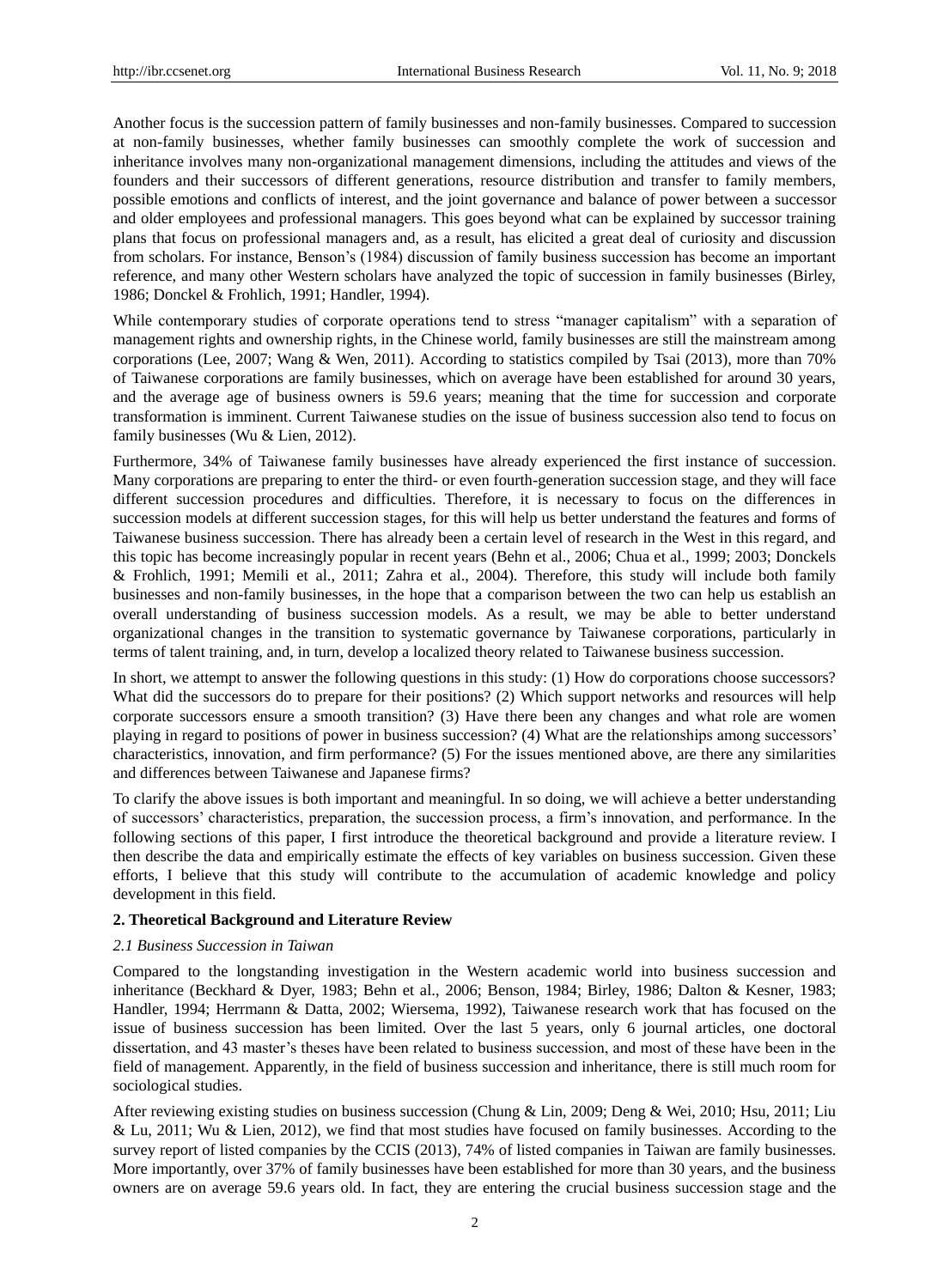manufacturing industry that is facing the biggest challenge. However, in terms of the survey results, 58% of Taiwanese family businesses have still not made arrangements for succession, with the succession problems being the most severe in the information and technology industry. Since the value of family businesses in Taiwan comprises 64% of the total value in Taiwan, if business succession cannot proceed smoothly, it will have a great effect on the growth and development of the Taiwanese economy.

Previous research related to business succession basically focused on two axes. The first axis involves the exploration of factors affecting the succession process of family businesses (Chung & Lin, 2009; Liu & Lu, 2011; Yu et. al, 2009), including differences in succession views between generations, the transfer of implicit knowledge and interpersonal resources, and relationships between successors, their families, and older employees. The second axis consists of the relationships among succession, corporate reform, and innovation (Chen, 2001; Wu & Lien, 2012; Yeh & Tsao, 1996), including the effect of business successor's characteristics, corporate innovation and operational performance, and succession and reform in corporate operational strategies.

Within the existing literature, researchers generally undertake research on single or several cases to organize and depict the process of family business succession in Taiwan, and attempt to use the perspective of organizational reform to explain the continuation of and changes in family businesses in the inheritance process, including family values and corporate culture, relationships, and resource networks (Guan et al., 2012; Lee, 2011). However, due to the research scale and selection of individual cases, such studies are generally focused on the discussion of business succession from the founders to their second generations, and on individual succession model research on family group corporations or SMEs. As these studies contain less discussion on changes in succession processes and models for corporations of different scales and generations, there is a lack of a systematic summary and comparative analysis.

Yu et al. (2009) have thus pointed out that corporate successors of different generations differ in terms of succession processes and values. As for the career choices of successors, some successors have placed emphasis on the effects of external environmental factors, while others have laid emphasis on family decisions. For views regarding family businesses, some successors have appreciated the hard work of their parents' generation, while others look to the repayment to society. For views regarding the next generation, some successors have focused on their responsibility for the family business, while other successors have made the choice to have a happy and balanced life.

From these case studies of succession and inheritance in corporations of different scales, we have also learned that such firms have significantly different planning and arrangements for succession (Lee, 2007). Most business owners have succession plans, plan to pass their businesses on to their children, and rarely consider professional managers as successors. Succession planning by current business owners focuses on the transmission of experience and the continuation of interpersonal relationships. Generally speaking, successors of small- and medium-sized family businesses generally obtain corporate knowledge and techniques externally. However, since the founders generally used the trial and error process to obtain corporate operational knowledge and technology, they use their own experiences as the basis of judgment, resulting in considerable difficulty in the inheritance of knowledge and technology (Hsu, 2011).

In terms of the selection of successors, although group corporations still focus on kinship, in-law members of the family can also become candidates for succession (Chung & Lin, 2009). Successors of family group corporations have a broader knowledge base, as compared to successors of SMEs. Family group business successors have two ways in which to learn. The first is learning within family business groups, including direct instruction modes from their fathers, older employees, and elder siblings, as well as training within the company. The second is to acquire operational techniques and knowledge through working in foreign companies, or their own entrepreneurial activities, and by accumulating their own personal relationships. It is worth noting that, as the number of family members increases, including those who marry into group corporations, the selection and arrangement of successors becomes more difficult and complicated.

Without establishing a systematic succession mechanism, succession in family group corporations tends to fail, and results in fights over assets due to complex and inharmonious family relationships. As stated by Chung & Lin(2009), succession in different generations and on different corporate scales gives rise to different challenges and problems that must be resolved, including equity distribution, the selection of a successor, and the inheritance of the family entrepreneurial spirit, all of which require different succession plans.

Because of this, existing research work cannot give us a holistic and systematic understanding of business succession. Our study will therefore collect information on the conditions of corporate managers, and provide an overview of corporations, corporate inheritance plans, the career formation of successors, the psychological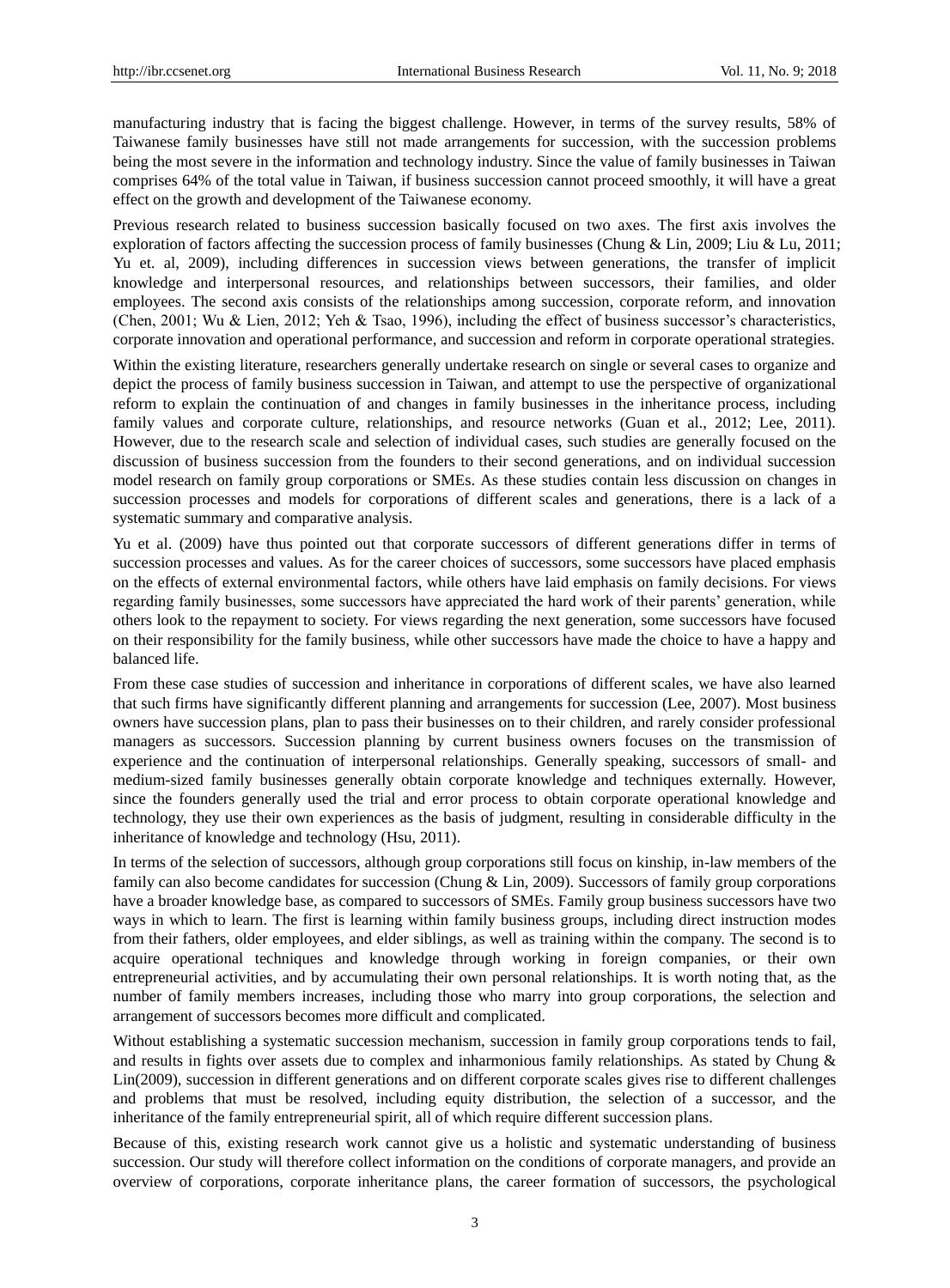preparation of successors, assistance received from the previous generation upon succession, support from family, support from the company's operational team, and local support.

## *2.2 The Role and Position of Women in Business Succession Process*

Regarding the issue of business succession, few researchers have focused on gender. In fact, gender not only affects the differences in succession opportunities, but may also affect different acquisitions of family resources. Traditionally, enterprise founders have preferred to designate their sons, particularly eldest sons, as successors, unless all men who could have inherited had passed away, before women were chosen to serve as successors. This is related to the prevalent Chinese belief that a daughter will get married and become part of someone else's family (Kao, 1999). Koh (2013) also found differences in the gender ratios of business successors of different generations. In particular, among the second generation, there has been a great increase in the ratio of women as corporate leaders, and it has become closer to the ratio of men. However, after the third and fourth generations, the ratio of female leaders has decreased again. More studies are needed to understand the reasons for the change in the ratio of female corporate leaders.

According to a survey by the CCIS (2013), 14.06% of directors and supervisors of listed companies in Taiwan are women, even though the survey pointed out that the extent to which Taiwanese female directors are involved in decision-making is small. Chung  $&$  Lin's (2009) discussion raised the issue as to whether second generation succession competitors "have the same mother," and implicitly showed the real influence of women in the corporate succession process. Chung and Lin (2009) further pointed out that whether family members have the same mother or not will affect the succession resources that they can control. One case study indicated that, when the second generation is made up of children from the first wife, there are smaller differences in succession resources held by the children. By contrast, if they are children from the second wife, there are greater differences in the succession resources held by the children.

In family businesses, women may be limited by the traditional view that "daughters will end up in other people's families," and be excluded from successors. However, when women become members of other family businesses through marriage, particularly when they become the mother of a successor candidate, the powers and resources of succession may be affected. Evidently, we should engage in a more nuanced discussion of the roles played by women, as well as the changes in their power positions in the process of business succession.

Kao's (1999) long-term observations on the development of SMEs in Taiwan focused on how wives of business owners participated in their family businesses, and explored their roles in the context of the family economy. Kao (1999) found that, while many wives of business owners did not have official titles, they were the best partners of their husbands (as executive officiers of the companies), helping their husbands with their work, sometimes providing recommendations, and pointing out blind spots in operations. It is absolutely necessary to include the gender factor in our analyses on business succession.

# *2.3 The Framework of Research on Business Succession*

Recent research on business mainly refers to succession planning as theoretical background as developed by western scholars (e.g., Barnes & Hershon, 1976; Behn et al., 2006; Birley, 1986; Chua et al., 2003; Herrmann & Datta, 2002; Zahra et al., 2004). However, Chen (2011) argued that Western business succession planning studies primarily focus on the axis of professional managers, and ignore the successor's characteristics, economic and social backgrounds, and the firm's culture.

For example, Ka (1993) studied the apparel industry of Wufenpu in Taipei, Taiwan, and found that the restructuring of interpersonal networks caused by splitting family assets or entrepreneurship by family members would result in corporations facing competition and conflicts over limited organizational resources. This perspective of social networks can help us understand resource transfers and possible limitations in the succession process by providing a more nuanced angle of observation. In addition, Cosh et al. (2012) provided a detailed discussion on whether family businesses can use internal and external knowledge sources to elevate corporate innovative performance, which can also serve as a theoretical reference for our study to understand how business owners and successors use different sources of knowledge to create beneficial succession conditions.

In this study, we plan to employ Chen's (2007) 5P's analytical framework in our investigation. Differing from the Western perspective of human resources management, Chen (2007) divided corporate succession into five dimensions, including the people involved, the project and planning of succession, the succession process, succession progress, and performance (shown in Figure 1).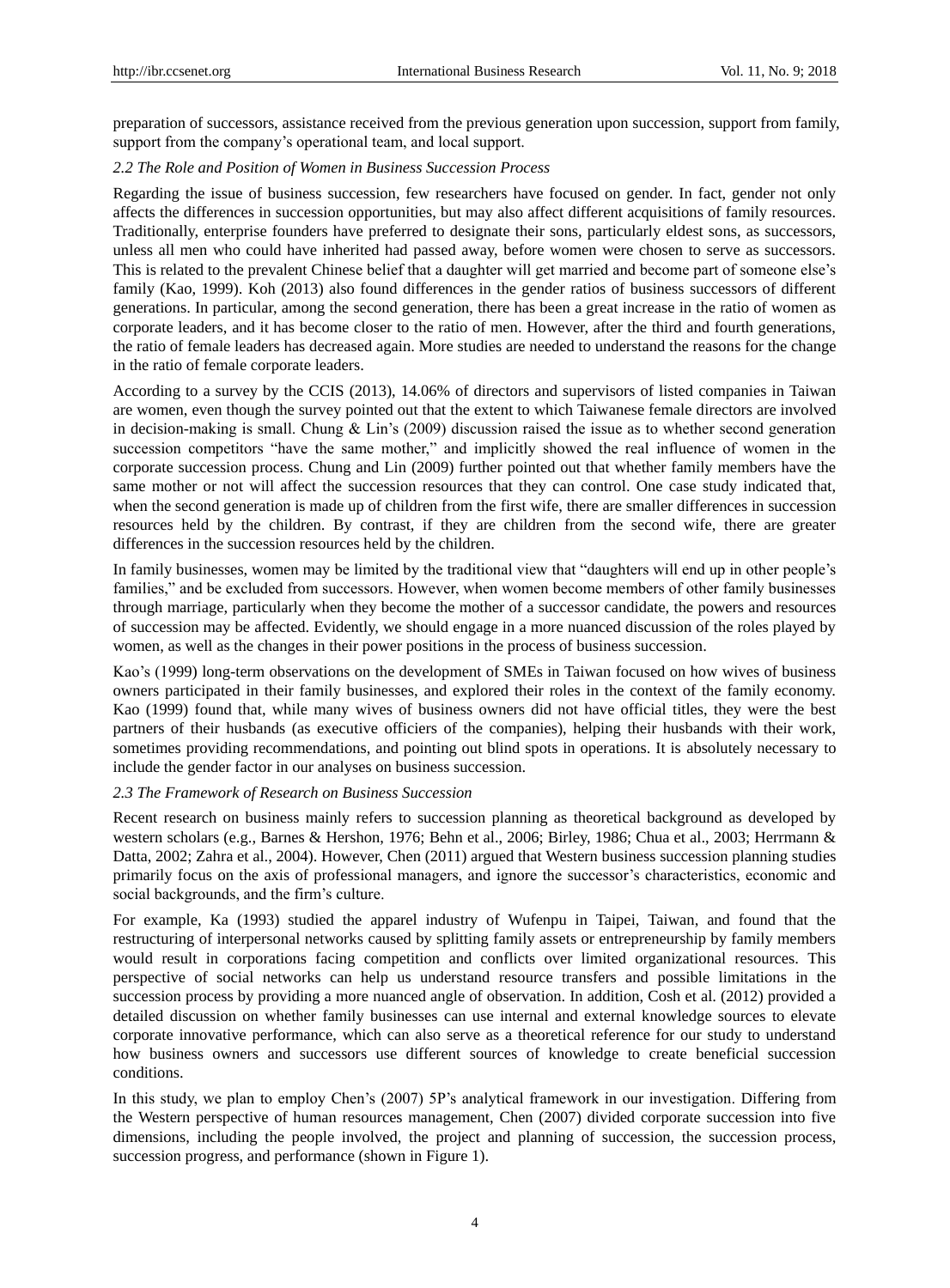

Figure 1. The 5 P's Analytical Framework (Chen, 2007)

This so-called "5P" analysis includes various issues involved in current business succession and inheritance research, which include succession attitudes of founders and successors, the selection and training of successor candidates, timing arrangements of succession, the problems faced in the handling of succession and inheritance, challenges faced by successors and resources needed, key roles that promote succession, and key factors in successful inheritance. Through this analytical framework, we will gain a more complete and comprehensive understanding of business succession.

#### **3. Data, Research Methods, and the Process of Transnational Cooperation**

Our data were collected in 2012-2013. The USA, UK, Australia, New Zealand, Japan, and Taiwan participated in this project. The workshop was held in Kyoto, at Doshisha University in December 2013. The key elements of the questionnaire design included: (1) general background of the company representative (including gender, age, education, number of generations, etc.); (2) basic data and operating status of the corporation (including the date of establishment, business type, family business or not, number of employees, business volume, core business philosophy, etc.); (3) business succession and inheritance plan (including inheritance plan, arrangements, and the requirements of the successor, etc.); (4) the career development of an enterprise's founders and previous successors (including entrepreneurial reasons, work experience, preparation for succession, etc.); (5) psychological preparation for succession (including reasons for succession, personal choice, and influence of the elders, etc.); (6) support of the former company president with respect to the succession (including how to form a new team, the support of family members and "veterans", assistance of local people or possible partners, etc.); and (7) status of enterprise reformation and innovation (including products, technology, distribution system, service, and delivery, etc.).

For the case of Taiwan, we obtained data on manufacturing enterprises from the Commerce Division of the Ministry of Economic Affairs through random sampling and generated 2,167 observations. We noted that 70.3% of Taiwanese manufacturing firms were owned and operated by families.

For the case of Japan, the Institute for Technology, Enterprise, and Competitiveness (ITEC) Center of Doshisha University was responsible for the survey of the local manufacturing industry in Kyoto. 903 observations were obtained on Japanese enterprise succession and inheritance. We noted that 76.1% of Japanese manufacturing enterprises were family-run.

### **4. Empirical Results**

## *4.1 Generation, Establishment Size, and Descriptive Statistics*

As shown in Table 1, 60.3%  $(21.6 + 13.1 + 25.6 = 60.3)$  of Kyoto enterprises have been in existence for three or more generations. In fact, there are many century-old enterprises in Kyoto. However, only about one third (32.6%) of enterprises in Taiwan have existed for two generations, and even a smaller number (2.8% =  $2.6\%$  + 0.2%) for three or more generations, making them quite different from Kyoto's enterprises.

Taiwanese and Japanese enterprises are mainly small- and medium-sized enterprises. Taiwanese firms are larger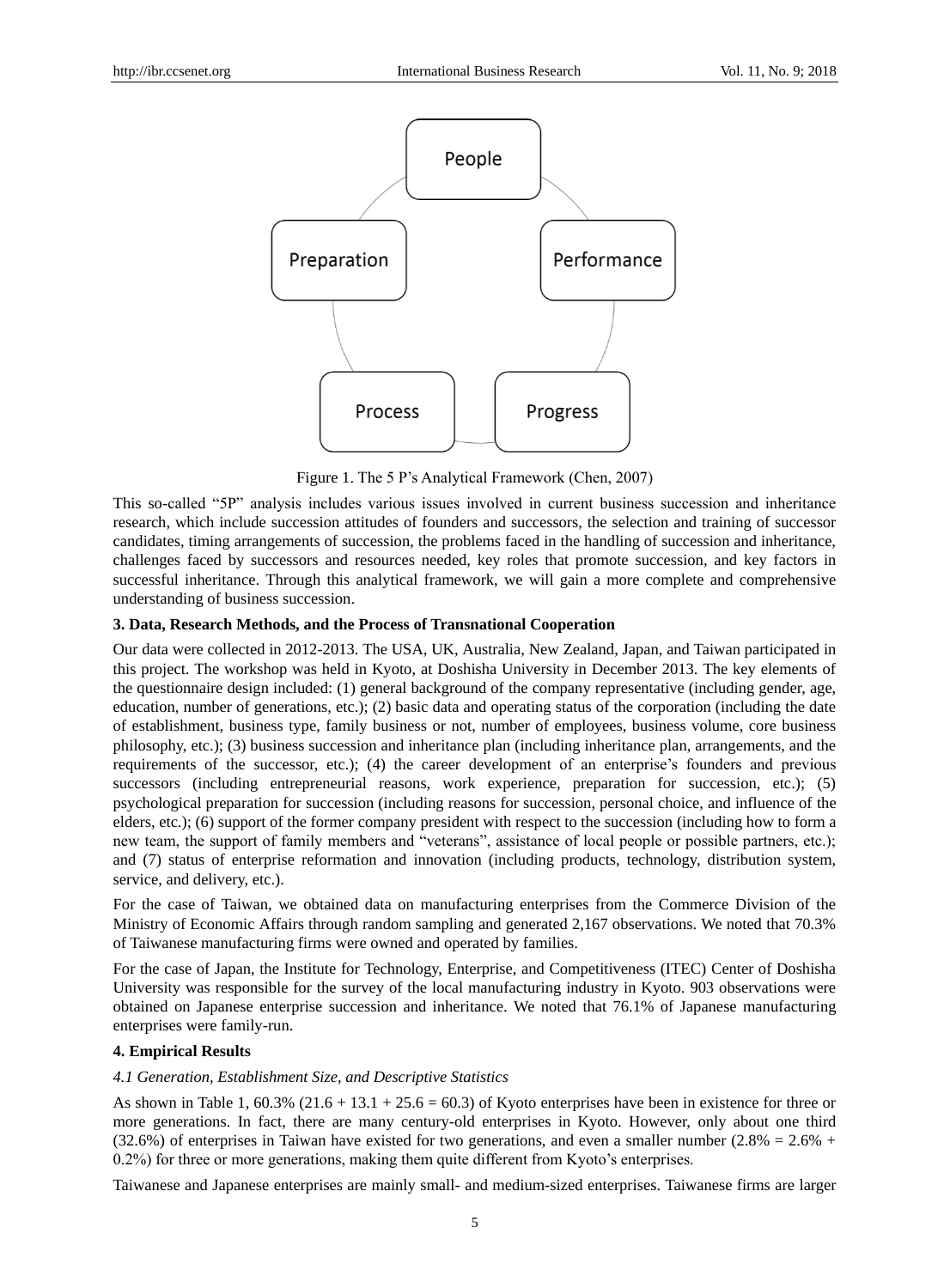than Japanese firms. Close to  $20\%$  (10.8 + 5.5 + 3.4 = 19.7) of Taiwanese firms have 50 or more workers, while only 13% of Japanese firms do. Some 28.6% of Japanese firms have only 5 or fewer workers while the corresponding figure for Taiwanese firms is only 13.5%.

| Generation          | Taiwan       | Japan         |
|---------------------|--------------|---------------|
| 1 <sup>st</sup>     | 1395 (64.5%) | 132 (15.3%)   |
| 2 <sup>nd</sup>     | 705 (32.6%)  | 208 (24.2%)   |
| 3 <sup>rd</sup>     | $57(2.6\%)$  | 186 (21.6%)   |
| 4 <sup>th</sup>     | $1(0.0\%)$   | $113(13.1\%)$ |
| $5th$ or above      | $4(0.2\%)$   | 220 (25.6%)   |
|                     |              |               |
| Number of employees | Taiwan       | Japan         |
| Less than 5         | 290 (13.5%)  | 271 (28.6%)   |
| $5-9$               | 449 (21%)    | 168 (17.7%)   |
| $10-19$             | 564 (26.3%)  | 153 (16.1%)   |
| $20-49$             | 418 (19.5%)  | 186 (19.6%)   |
| 50-99               | 231 (10.8%)  | 57 (6%)       |
| 100-249             | $117(5.5\%)$ | 57 (6%)       |
| 250 or above        | 72 (3.4%)    | $9(0.9\%)$    |

| Table 1. Distribution of Generations and Establishment Size |
|-------------------------------------------------------------|
|-------------------------------------------------------------|

From Table 2, we learn that Japanese descendants are more likely to take over the firms from their parents than are Taiwanese descendants (2.44 vs. 1.82). However, Taiwanese successors are more likely to start new businesses than Japanese successors (2.82 vs. 2.52). Only  $4\%$  (1 - 0.96 = 0.04) of Japanese successors are female, while  $16\%$  (1 - 0.84 = 0.16) of Taiwanese successors are female. Japanese successors are older (59.11 vs. 49.13), and with higher education (3.23 vs. 2.90, where 1 refers to junior high school or lower, 2 refers to senior high school, 3 refers to vocational school or college, 4 refers to university, and 5 refers to graduate school or higher). Furthermore, Japanese successors are more stable than Taiwanese successors (5.40 vs. 3.18).

Table 2. Descriptive Statistics of Key Variables

|                                     | Taiwan | Japan |
|-------------------------------------|--------|-------|
| Intention of Succession             | 1.82   | 2.44  |
| Willingness to Start a New Business | 2.82   | 2.52  |
| <b>Amount of Benefit</b>            | 2.23   | 1.73  |
| Age of Successor                    | 49.13  | 59.11 |
| Male                                | 0.84   | 0.96  |
| Generation                          | 2.08   | 3.50  |
| Distance b/w home and the firm      | 2.28   | 2.23  |
| Education                           | 2.90   | 3.23  |
| Stability                           | 3.18   | 5.40  |

*4.2 Corporate Philosophy and the Preparation of Successors*

Compared with Taiwanese enterprises, Japanese corporations attach greater significance to the family motto, business brand, and philosophy. During the last several decades, many Japanese enterprises, like Sony, Toshiba, Toyota Motor, etc. have been trustworthy big brands and the major choices of customers. Moreover, they have mastered the core technology while other manufacturers only cooperate in manufacturing. It can be seen from items produced by Taiwanese enterprises that they also pay close attention to philosophy and brand, but they can only reform other aspects since they have not mastered the core technology as the Japanese have. From another perspective, Japan is more conservative than Taiwan in enterprise thinking, as they will not introduce reforms or innovate without careful consideration in order to maintain their goodwill (brand name) and avoid shaking the mentality of consumers.

Table 3. Consideration of Corporate Philosophy, Goodwill, and other Items

| Protected / Not Changed             |        |       |  |  |
|-------------------------------------|--------|-------|--|--|
|                                     | Taiwan | Japan |  |  |
| Corporate philosophy (Family motto) | 54.3%  | 72.6% |  |  |
| Goodwill (Trade name, Brand name)   | 45.7%  | 78.8% |  |  |
| <b>Production Techniques</b>        | 19.3%  | 34.5% |  |  |
| Sales System                        | 19.5%  | 31.3% |  |  |
| Sales Area                          | 17.6%  | 25.9% |  |  |
| <b>Customers</b>                    | 11.1%  | 19.7% |  |  |
| Suppliers                           | 18.2%  | 24.4% |  |  |
| <b>Product and Service Content</b>  | 19.5%  | 28.4% |  |  |
| <b>Business Content</b>             | 32.7%  | 40.5% |  |  |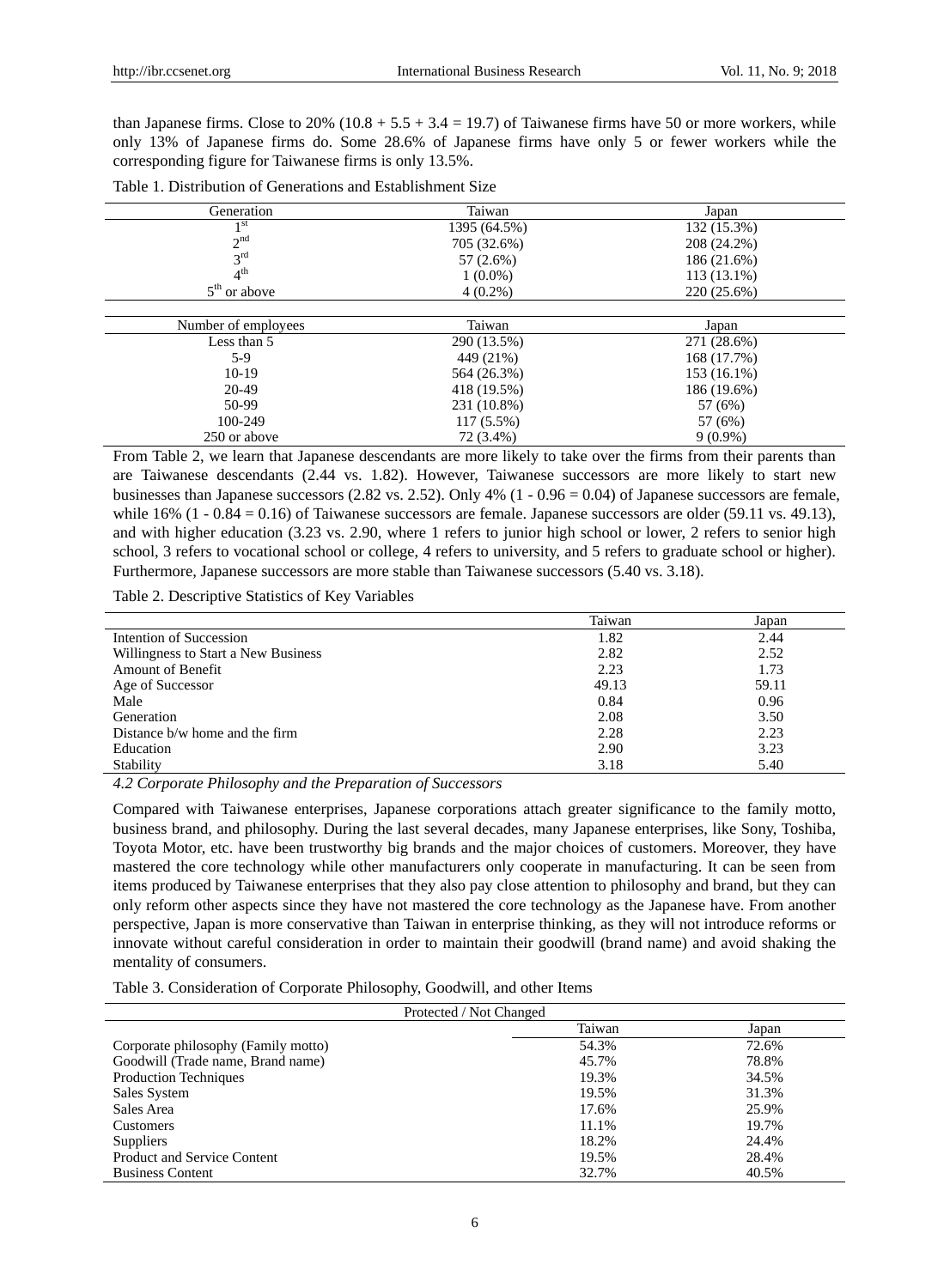Taiwanese entrepreneurs are more flexible in their thinking, and females are more innovative. One example is Cher Wang who created the globally-known HTC mobile phone brand. Japanese entrepreneurs exhibit near consistency in Table 4 as both male and female successors have tried very hard to maintain the corporate philosophy and goodwill, while female successors are even more conservative than male successors. This might be the result of Japan's social context, where there are few female entrepreneurs and their task is to maintain the family motto and brand name instead of making too much change once they become the leader of the corporation. In the formation process of Japanese society, females are prone to obey their elders, which may influence their performance in enterprise thinking as well.

# Table 4. Corporate Philosophy, Preparation before Succession, and Gender

|                                              | Taiwan |        | Japan |        |
|----------------------------------------------|--------|--------|-------|--------|
|                                              | Male   | Female | Male  | Female |
| Protected / Not Changed Corporate Philosophy | 55.4%  | 44.5%  | 72.3% | 79.1%  |
| Protected / Not Changed Goodwill             | 47.4%  | 32.4%  | 78.6% | 88.6%  |
| Communication with the employees in general  | 65.6%  | 57.9%  | 35.1% | 39.1%  |
| Communication with the executives            | 64.9%  | 50.0%  | 15.2% | 19.6%  |

Successors in Taiwan will make preparations in every respect and establish close contact with enterprise executives and front-line employees so as to obtain internal support after succession. They will also work on the front-line to maintain contact with consumers and gain more experience so as to form better and more rational operating strategies. With respect to the gender of the successor, there is a great difference between male and female successors in Taiwan, with female successors having less contact with employees and managers.

In Japan, a successor's priority training is also to work on the front-line and accumulate work experience, but there is little training in communication with executives and managers. We presume the reason might be that Japanese enterprises have basically been established for a very long time with great credibility and powerful brands. The managers are used to working together with the previous generation and are basically old friends or relatives of the successor. Therefore, the successors may follow the implementation and operating strategy of the previous generation since their task is to maintain the enterprise and pass it on to the next generation. On the whole, Taiwanese enterprises and Japanese enterprises both pay close attention to the successors' work experience, and the best way to cultivate them and enhance their capability is by having them work on the front-line.

#### *4.3 Innovation for Different Items and Corporate Performance*

We have also studied the influence of product, method, distribution system, service, and delivery innovations on corporate performance. For those Taiwanese firms that have done something in regard to product innovation, 6.4% have claimed that their performance is good, compared to other companies within the same industry; 79.4% that it is somewhat good; 13.3% somewhat bad; and 0.9% bad. By contrast, for Japanese firms the corresponding figures are 14.3%, 59.3%, 24.6%, and 2.9%, respectively. From these five aspects of innovation, the relationships between innovation items and performance exhibit very similar patterns for Taiwanese firms and Japanese firms.

| Innovation                 |        | Performance, compared to other companies |                  |              |      |
|----------------------------|--------|------------------------------------------|------------------|--------------|------|
|                            |        | Good                                     | Somewhat<br>Good | Somewhat Bad | Bad  |
| Manufactured product       | Taiwan | 6.4%                                     | 79.4%            | 13.3%        | 0.9% |
|                            | Japan  | 14.3%                                    | 58.3%            | 24.6%        | 2.9% |
| Production method          | Taiwan | 6.3%                                     | 79.2%            | 13.0%        | 1.4% |
|                            | Japan  | 15.1%                                    | 59.5%            | 22.7%        | 2.6% |
| Supply,<br>and<br>storage. | Taiwan | 5.5%                                     | 79.1%            | 13.9%        | 1.4% |
| distribution system        | Japan  | 15.1%                                    | 56.8%            | 24.0%        | 4.1% |
| Service                    | Taiwan | 6.4%                                     | 78.7%            | 14.0%        | 0.9% |
|                            | Japan  | 16.4%                                    | 55.7%            | 23.8%        | 4.0% |
| Delivery                   | Taiwan | 6.0%                                     | 78.8%            | 13.8%        | 1.4% |
|                            | Japan  | 13.2%                                    | 56.1%            | 25.5%        | 5.2% |

#### Table 5. Innovation and Performance

We can see that Taiwanese enterprises are more confident (or self-complacent) in themselves, as more than 80% of enterprises say they have good or somewhat good performance, while the percentage in Japan is around 70%. Furthermore, only 15% of Taiwanese firms think their performance is relatively somewhat bad or bad, compared to other companies, while more than 25% of Japanese firms think their performance is somewhat bad or bad.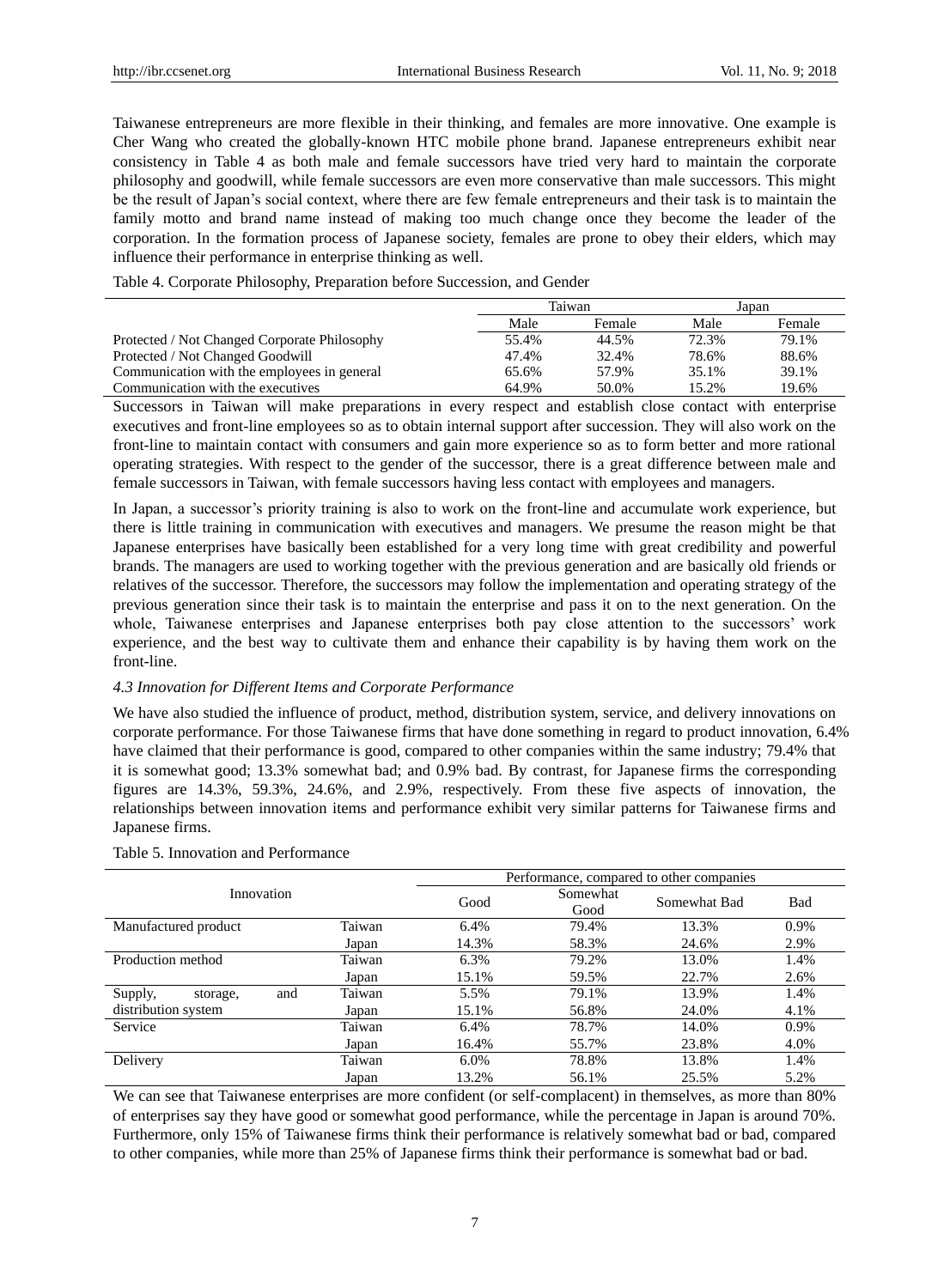# *4.4 Regression of Successors' Intention to Succeed and Start New Business*

Table 6 demonstrates the effects of different variables on the descendants' intention to succeed and to start new business.

|                                   | Intention to Succeed to the Business |                      | Willingness to Start New Business |           |
|-----------------------------------|--------------------------------------|----------------------|-----------------------------------|-----------|
|                                   | Taiwan                               | Japan                | Taiwan                            | Japan     |
| Male (Reference = female)         | $-0.031$                             | $0.546^*$            | $-0.197$ <sup>*</sup>             | 0.167     |
|                                   | (0.079)                              | (0.148)              | (0.073)                           | (0.154)   |
| Generation                        | $-0.008$                             | $-0.046$             | $-0.188$                          | $-0.096$  |
|                                   | (0.061)                              | (0.062)              | (0.111)                           | (0.028)   |
| Family-run business               | $-0.230$                             | $0.290^{\degree}$    | 0.095                             | $-0.105$  |
|                                   | (0.134)                              | (0.090)              | (0.124)                           | (0.097)   |
| Distance b/w home and the firm    | 0.407                                | 0.167                | $-0.059$                          | $-0.057$  |
|                                   | (0.041)                              | (0.036)              | (0.040)                           | (0.039)   |
| Firm size                         | $-0.090^{\circ}$                     | 0.078                | $-0.102^*$                        | 0.044     |
|                                   | (0.043)                              | (0.047)              | (0.040)                           | (0.051)   |
| Senior high school (Reference $=$ | $-0.839$ <sup>*</sup>                | $-0.092$             | 0.295                             | 0.151     |
| Junior high school or lower)      | (0.170)                              | (0.168)              | (0.166)                           | (0.188)   |
| Vocational school or College      | $-1.323$ <sup>*</sup>                | 0.285                | 0.381                             | $-0.022$  |
|                                   | (0.162)                              | (0.301)              | (0.159)                           | (0.212)   |
| University                        | $-1.041$ <sup>*</sup>                | 0.072                | 0.278                             | 0.153     |
|                                   | (0.148)                              | (0.075)              | (0.147)                           | (0.080)   |
| Graduate school or higher         | $-0.861$ <sup>*</sup>                | $-0.084$             | 0.003                             | 0.287     |
|                                   | (0.157)                              | (0.185)              | (0.155)                           | (0.199)   |
| Constant                          | $2.258^*$                            | $1.749$ <sup>*</sup> | $3.369$ <sup>*</sup>              | $2.904^*$ |
| $\mathbb{R}^2$                    | 0.22                                 | 0.091                | 0.059                             | 0.037     |

*Note.* \* indicates  $p < 0.05$ ; standard errors are in parentheses.

In Japan, males have a stronger intention to be successors than females, while this gender effect is not statistically significant in regard to their willingness to start new business. On the contrary, the effect of gender is not significant for Taiwanese successors, neither is the intention to take over the firm, nor to start new business.

Based on similar results in Taiwan and Japan, the distance between household location and enterprise location has a positive influence on a successor's intention to take over the enterprise, just as the Japanese saying states that "the child's impression of his father is always his back during working." Whether or not the enterprise's location is in a successor's birth/growing-up place will influence the successor's willingness to take over. If the enterprise's location is in one's birth/growing-up place, then a successor will be more likely to take over the firm.

Male entrepreneurs in Taiwan have less of an intention to create a new business, which is consistent with what is reflected in Table 4. They are more willing to maintain the corporate philosophy than female entrepreneurs in Taiwan. In other words, male Taiwanese entrepreneurs are more conservative and less willing to create new businesses, just like Japanese enterprise successors.

With respect to establishment size, the larger the Taiwanese establishment is, the less strong is the intention for the descendants to succeed, and the less likely it is that a new business will be created. By contrast, the effect of firm size on the descendants' intention to take over the firm and on the successors' willingness to create a new business are not statistically significant for Japanese firms.

With respect to educational background, many Taiwanese entrepreneurs are senior high school or vocational school graduates and are more prone to starting new businesses. In Japan, the successor's educational background does not influence her/his willingness to create a new business.

# *4.5 Regression of Business Succession Process*

Differing from our expectations, after controlling for other variables, business generation, the successor's age, whether she/he became the mediator, and firm size do not have statistically significant effects on the succession process in either Taiwanese or Japanese firms. From Table 7, we learn that getting support from the predecessor and her/his executives are the key factors to ensure that the handover process is relatively smooth.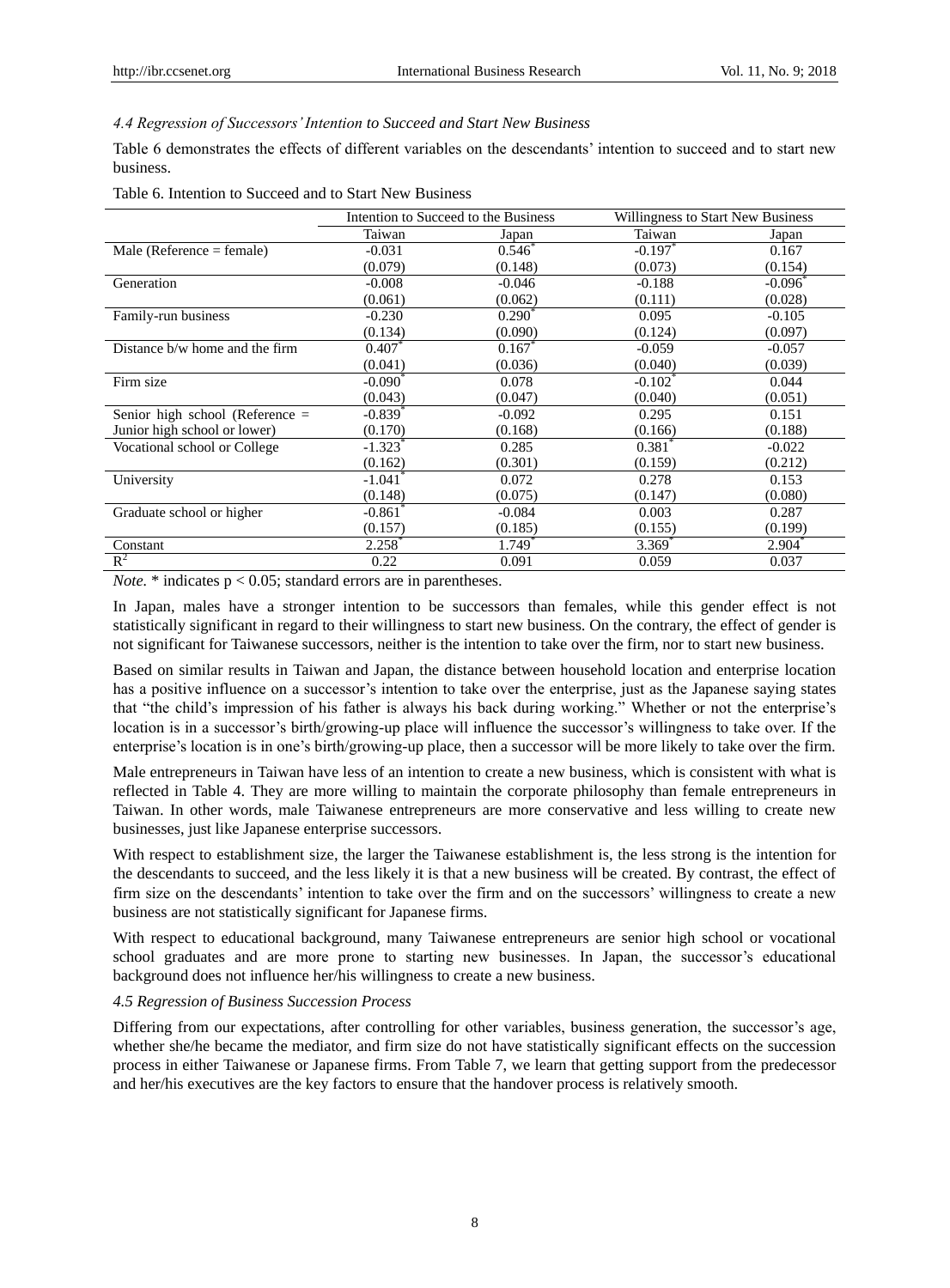# Table 7. Smooth Handover during the Succession Process

|                                   | Taiwan   | Japan    |
|-----------------------------------|----------|----------|
| Generation                        | $-0.420$ | $-0.055$ |
|                                   | (0.242)  | (0.036)  |
| Male                              | 0.188    | 0.365    |
|                                   | (0.182)  | (0.202)  |
| Age                               | $-0.014$ | $-0.001$ |
|                                   | (0.010)  | (0.005)  |
| Became mediators                  | 0.114    | 0.180    |
|                                   | (0.214)  | (0.111)  |
| Had worked at other companies     | $-0.119$ | $-0.067$ |
|                                   | (0.089)  | (0.078)  |
| Had already worked in the company | 9.449E-5 | $-0.027$ |
|                                   | (0.002)  | (0.042)  |
| Support from last generation      | $0.237*$ | $0.617*$ |
|                                   | (0.085)  | (0.036)  |
| Appreciation from the veterans    | $0.284*$ | $0.199*$ |
|                                   | (0.101)  | (0.038)  |
| Firm Size                         | 0.057    | $-0.120$ |
|                                   | (0.090)  | (0.062)  |
| Constant                          | 2.253    | 0.757    |
| $R^2$                             | 0.082    | 0.418    |

*Note.*  $*$  indicates  $p < 0.05$ ; standard errors are in parentheses.

# *4.6 Regression of Performance after Succession*

First of all, after controlling for other variables, the number of generations has a significant negative impact on performance after succession in both Taiwan and Japan. It indicates that the more generations there are since the enterprise was formed, the more challenges and interventions the successors may encounter.

Gender does not exhibit a significant effect on performance in either Taiwanese or Japanese firms. The effect of age on performance is negative for both Taiwanese and Japanese firms. To be specific, this effect is statistically significant for Taiwanese firms, but not significant for Japanese firms. It indicates that, for Taiwanese firms, the older the successor is, the poorer the firm's performance is.

Management innovation has a significantly positive impact on enterprise performance in both Taiwan and Japan. The greater the extent of management innovation, the better the performance of the firm after the succession takes place.

Table 8. Performance after Succession

|                          | Taiwan    | Japan     |
|--------------------------|-----------|-----------|
| Generation               | $-0.128*$ | $-0.041*$ |
|                          | (0.032)   | (0.019)   |
| Male                     | $-0.002$  | $-0.236$  |
|                          | (0.044)   | (0.126)   |
| Age                      | $-0.008*$ | $-0.004$  |
|                          | (0.002)   | (0.002)   |
| Innovation on Management | $0.084*$  | $0.119*$  |
|                          | (0.023)   | (0.035)   |
| Innovation on Openness   | $0.083*$  | $-0.045$  |
|                          | (0.011)   | (0.028)   |
| Innovation on Production | 0.039     | $0.255*$  |
|                          | (0.056)   | (0.065)   |
| Innovation on Processing | $0.201*$  | $-0.058$  |
|                          | (0.063)   | (0.069)   |
| Stability                | 0.014     | $-0.037$  |
|                          | (0.015)   | (0.030)   |
| Firm Size                | $0.128*$  | $0.194*$  |
|                          | (0.021)   | (0.041)   |
| Constant                 | $2.095*$  | $2.043*$  |
| $R^2$                    | 0.135     | 0.139     |

*Note.* \* indicates  $p < 0.05$ ; standard errors are in parentheses.

In Taiwan, open innovation and procedural innovation also have positive impacts on performance. In fact, these factors are to a certain degree likely to be interrelated with the successor's generation and age. A firm's long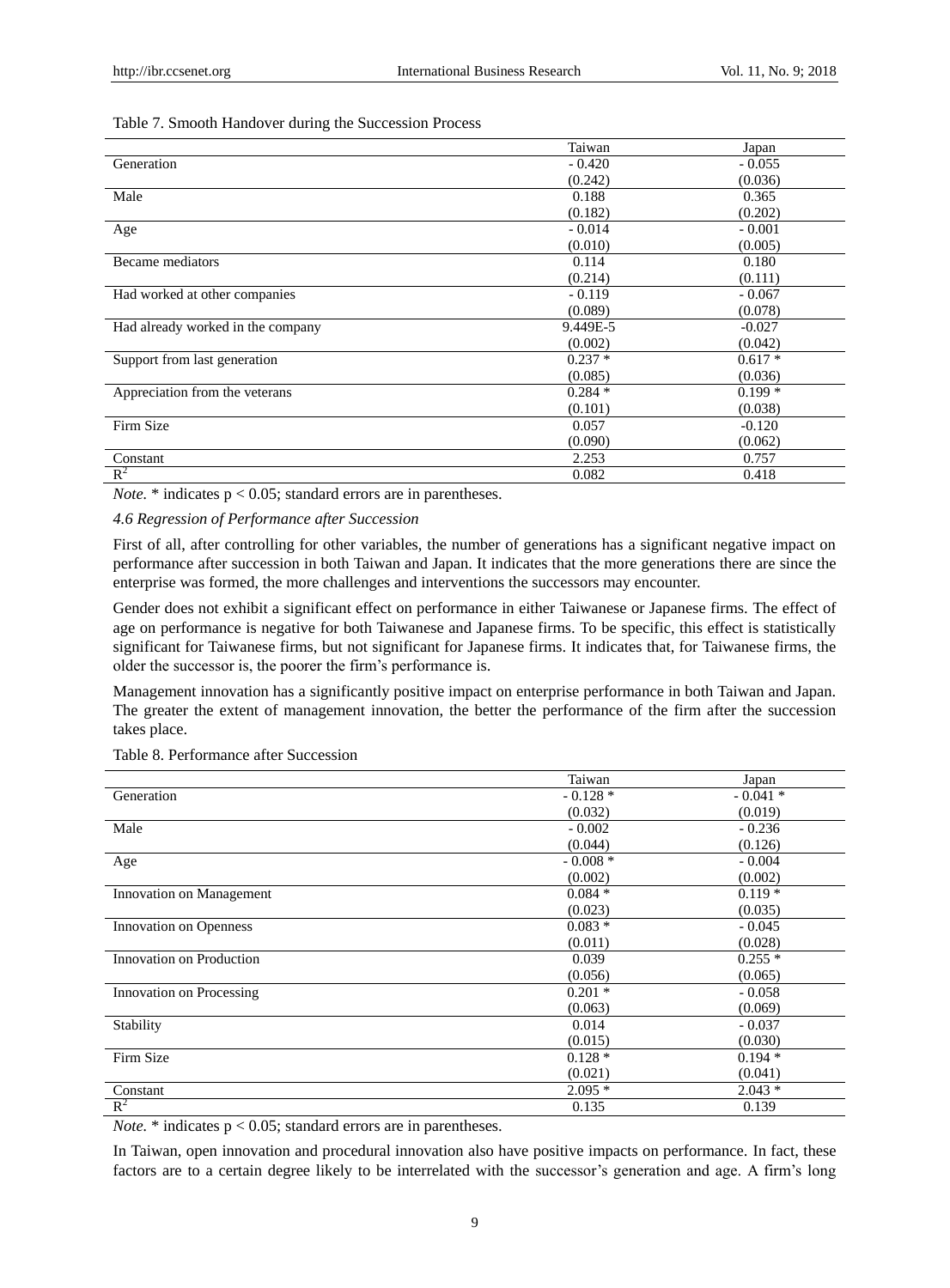history and the successor's age may limit the degree of openness and procedural innovation development of the enterprise because older firms and older successors may have less momentum to make significant changes.

With respect to innovation and performance, on the one hand, innovation in relation to openness and service improve the performance of Taiwanese firms. On the other hand, product innovation has a positive impact on the performance after succession for Japanese firms. As is widely known, Japanese manufacturers are able to master core product technology and to devote themselves to product innovation. Therefore, when the successor takes over, the overall performance of the enterprise will be better if more is invested in product innovation.

# **5. Discussion and Conclusion**

# *5.1 Findings and Issues*

Although recent research work has revisited business succession, many important issues have not been investigated systematically. We believe that, by bringing the successor's characteristics and preparation back in, the relationships among the successor's efforts, innovation, and firm's performance can be analyzed more thoroughly.

According to our quantitative data analyses, some important findings are summarized as follows. First, there are some differences in corporate culture and business philosophy between Taiwanese and Japanese enterprises. Taiwanese firms tend to engage in innovation and reformation, while Japanese firms attach great significance to product innovation. These facts are also reflected in the different training of successors. Taiwanese enterprises believe that innovation and reformation can inject new vitality into the enterprise and open up new markets, whereas Japanese enterprises think that product technology improvements and new products can maintain enterprise brands and win loyal consumers.

Second, the influence of female successors has been increasing in the succession process. The number of female successors has increased in both Taiwan and Japan despite the fact that male successors still play a dominant role under the influence of a patriarchal society. We can see from the data that enterprises with female successors in Taiwan are more open and innovative than those with male successors.

Third, successors in Taiwan make preparations in various respects. According to enterprise thinking in Taiwan, it is very helpful for successors to get access to all things. Some enterprises want the successors to start from the front-line to win the loyalty of employees and managers, to keep in touch with front-line employees, to learn the enterprise's operating mode, and to think about a future development strategy. In Japan, a successor's priority training is also to work on the front-line and accumulate work experience. However, there is little training in communication with managers and broadening the scope of the enterprise's operations. Japanese enterprises pay close attention to credibility and brand, and the main task of their successors is to sustain the enterprise and pass it on to the next generation. The "veterans" of enterprises are basically old friends and relatives of the successor, and they do not have much communication.

Fourth, the environment where the successor grew up also plays an important role. If the enterprise is located where the successor lives, then her/his willingness to take over will increase, since he/she may have witnessed the hard work of the parents, learned about the enterprise's operations, and even received training from the enterprise. Such successors may not be interested in the enterprise business, but they are still willing to take over the enterprise established by their parents to maintain and develop the family business.

Last, but not least, the support of the previous generation and the "veterans" will make the succession process relatively smooth. Many well-known disputes have occurred in the enterprise succession process in Japan and Taiwan, and the previous generation and "veterans" play an important role in it, since the succession process will not be easy without their support.

# *5.2 Suggestions for Future Research*

Our study contributes to a better understanding of a successor's characteristics, preparation, succession process, the firm's innovation, and firm performance. Our framework draws upon the 5P's analysis to enrich previous research on business succession. In addition, we enhance the rigor of our research findings by using data from Taiwan and Japan. Nonetheless, we reiterate that this study has focused on only limited issues related to business succession. There remains much scope for further investigation in future studies.

This study serves as a starting point for investigating business succession of manufacturing firms of Taiwan and Japan, and readers should bear in mind the following limitations. First, this study only investigated business succession of manufacturing firms. Similar studies on firms from other industries are needed to confirm the results found in this study. Second, future research might extend our analysis to other countries since we have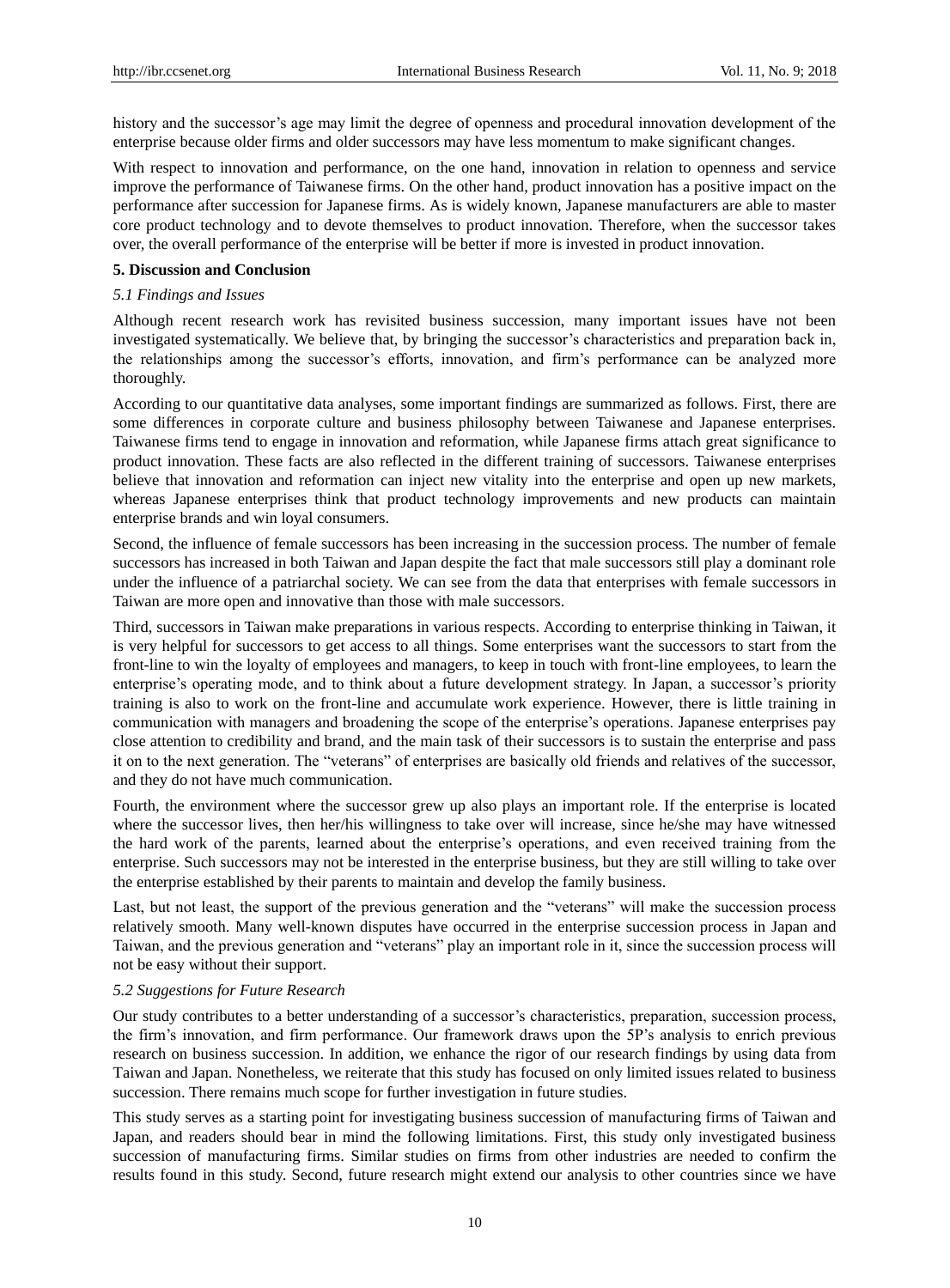only accessed data from Taiwan and Japan so far. Third, future research might build upon our analysis to consider better data, alternative measures, and more comprehensive models of succession processes. By continuing to investigate these topics, we can contribute to the accumulation of academic knowledge and policy development in this field more objectively and effectively.

#### **References**

- Barnes, L. B., & Hershon, S. A. (1976). Transferring power in the family business. *Harvard Business Reviews*, *54*(4), 105-114.
- Beckhard, R., & Dyer, W. G. (1983). Managing continuity in the family-owned business. *Organizational Dynamics*, *12*, 4-12. https://doi.org/10.1016/0090-2616(83)90022-0
- Behn, B. K., Dawley, D. D., Riley, R., & Yang, Y. (2006). Deaths of CEOs: Are delays in naming successors and insider/outsider succession associated with subsequent firm performance? *Journal of Managerial Issues*, *18*, 32-46.
- Benson, B. (1984). The enigma of the family-owned business. *Perspective*, *10*(1), 3-6.
- Birley, S. (1986). Succession in the family firm: the inheritor's view. *Journal of small business management*, *32*(3), 29-39.
- CCIS (2013). 2012 Business Groups in Taiwan. Taipei, Taiwan: China Credit Information Service Ltd.
- Chen, C. H. (2001). *Bandi and Laoban: The Development of Elementary Organization Capability in Taiwan's enterprise*. Taipei, Taiwan: Linking.
- Chen, K. C. (2011). The Training Pattern for Family Enterprise Successors in Taiwan. In J. H. Wang & C. T. Wen (Eds.), *Does family business still matter?* (pp. 153-187). Taipei, Taiwan: Chuliu Publisher.
- Chen, M. Z. (2007). *Who is the next one?* Taipei, Taiwan: Jin Da Ding Press.
- Chua, J. H., Chrisman, J. J., & Sharma, P. (1999). Defining the family business by behavior. *Entrepreneurship: Theory & Practice*, *23*(4), 19-39. https://doi.org/10.1177/104225879902300402
- Chua, J. H., Chrisman, J. J., & Sharma, P. (2003). Succession and non-succession concerns of family firms and agency relationship with non-family managers. *Family Business Review*, *16*(2), 89-107. https://doi.org/10.1111/j.1741-6248.2003.00089.x
- Chung, H. M., & Lin, C. H. (2009). The Relationship between Succession Resources and Role Embeddedness in Family Business Group: A Network Perspective. *Organization and Management*, *2*(2), 155-195.
- Cosh, A., Fu, X., & Hughes, A. (2012). Organizational structure and innovation performance in different environments. *Small Business Economics*, *39*(2), 301-317. https://doi.org/10.1007/s11187-010-9304-5
- Dalton, D. R., & Kesner, I. F. (1983). Inside/outside succession and organizational Size: The pragmatics of executive replacement. *Academy of Management Journal*, *26*, 736-742.
- Deng, J. B., & Wei, M. J. (2010). Family Firms and Generational Change: Taiwanese Manufacturing Businesses in the Pearl River Delta. *Mainland China Studies*, *53*(3), 25-51.
- Donckels, R., & Frohlich, E. (1991). Are family businesses really different? European experiences from stratus. *Family Business Review*, *4*(2), 149-160. https://doi.org/10.1111/j.1741-6248.1991.00149.x
- Guan, Y. R., Hsung, R. M., & Lin, Y. J. (2012). Innovation Mechanisms in Taiwan IC Industry: The Case of the Patent-Based Inventor Networks in 2001 and 2005. *Research Center for Humanities and Social Sciences*, *24*(1), 51-82.
- Handler, W. C. (1994). Succession in family business: A review of the research. *Family Business Review*, *7*(2), 133-157. https://doi.org/10.1111/j.1741-6248.1994.00133.x
- Herrmann, P., & Datta, D. K. (2002). CEO successor characteristics and the choice of foreign market entry mode: An empirical study. *Journal of International Business Studies*, *33*, 551-569. https://doi.org/10.1057/palgrave.jibs.8491031
- Hsu, Y. W. (2011). Succession and Intergenerational Relations of Century-Old Family Business in Taiwan. *Journal of Adult and Lifelong Education*, *16*, 83-112.
- Ka, C. M. (1993). *Market, social networks, and the production organization of small-scale industry in Taiwan: the garment industries in Wufenpu*. Taipei, Taiwan: Institute of Ethnology, Academia Sinica.
- Kao, C. S. (1999). *Economic Action and Social Signification of 'Entrepreneurial Bosses' Wives': Taiwanese*